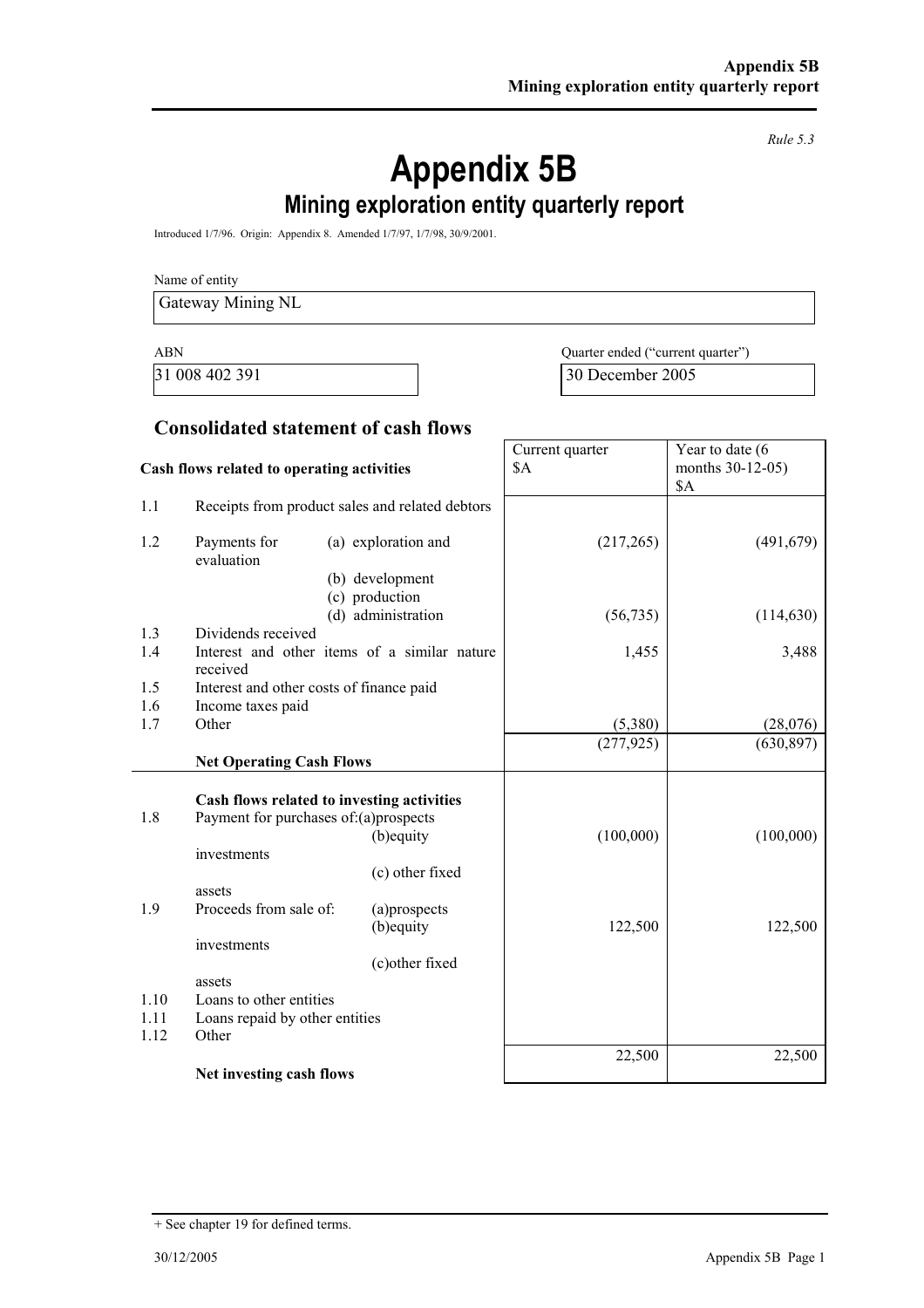|      |                                                               | Current quarter | Year to date (6 months) |
|------|---------------------------------------------------------------|-----------------|-------------------------|
|      |                                                               | \$A             | $30-12-05$              |
|      |                                                               |                 | \$A                     |
| 1.13 | Total operating and investing cash flows<br>(brought forward) | (255, 425)      |                         |
|      | Cash flows related to financing activities                    |                 |                         |
| 1.14 | Proceeds from issues of shares, options, etc.                 |                 | 400,000                 |
| 1.15 | Proceeds from sale of forfeited shares                        |                 |                         |
| 1.16 | Proceeds from borrowings                                      |                 |                         |
| 1.17 | Repayment of borrowings                                       |                 |                         |
| 1.18 | Dividends paid                                                |                 |                         |
| 1.19 | Other (provide details if material)                           | (20,000)        | (20,000)                |
|      | Net financing cash flows                                      | (20,000)        | 380,000                 |
|      | Net increase (decrease) in cash held                          | (275, 425)      | (228, 397)              |
| 1.20 | Cash at beginning of quarter/year to date                     | 564,650         | 517,622                 |
| 1.21 | Exchange rate adjustments to item 1.20                        |                 |                         |
| 1.22 | Cash at end of quarter                                        | 289,225         | 289,225                 |

#### **Payments to directors of the entity and associates of the directors Payments to related entities of the entity and associates of the related entities**

|      |                                                                  | Current quarter<br>\$Α |
|------|------------------------------------------------------------------|------------------------|
| 1.23 | Aggregate amount of payments to the parties included in item 1.2 | 5,500                  |
| 1.24 | Aggregate amount of loans to the parties included in item 1.10   |                        |

1.25 Explanation necessary for an understanding of the transactions

#### **Non-cash financing and investing activities**

2.1 Details of financing and investing transactions which have had a material effect on consolidated assets and liabilities but did not involve cash flows

2.2 Details of outlays made by other entities to establish or increase their share in projects in which the reporting entity has an interest

The company has a Farm In and Joint Venture agreement with Goldminco Corporation on the Cowra Project. The terms of the agreement require Goldminco to spend \$800,000 to earn a 51% interest within the first 30 months and a further \$1.2 million to earn a 70% interest within the next 24 months. Gateways interest in the project is currently 100%.

<sup>+</sup> See chapter 19 for defined terms.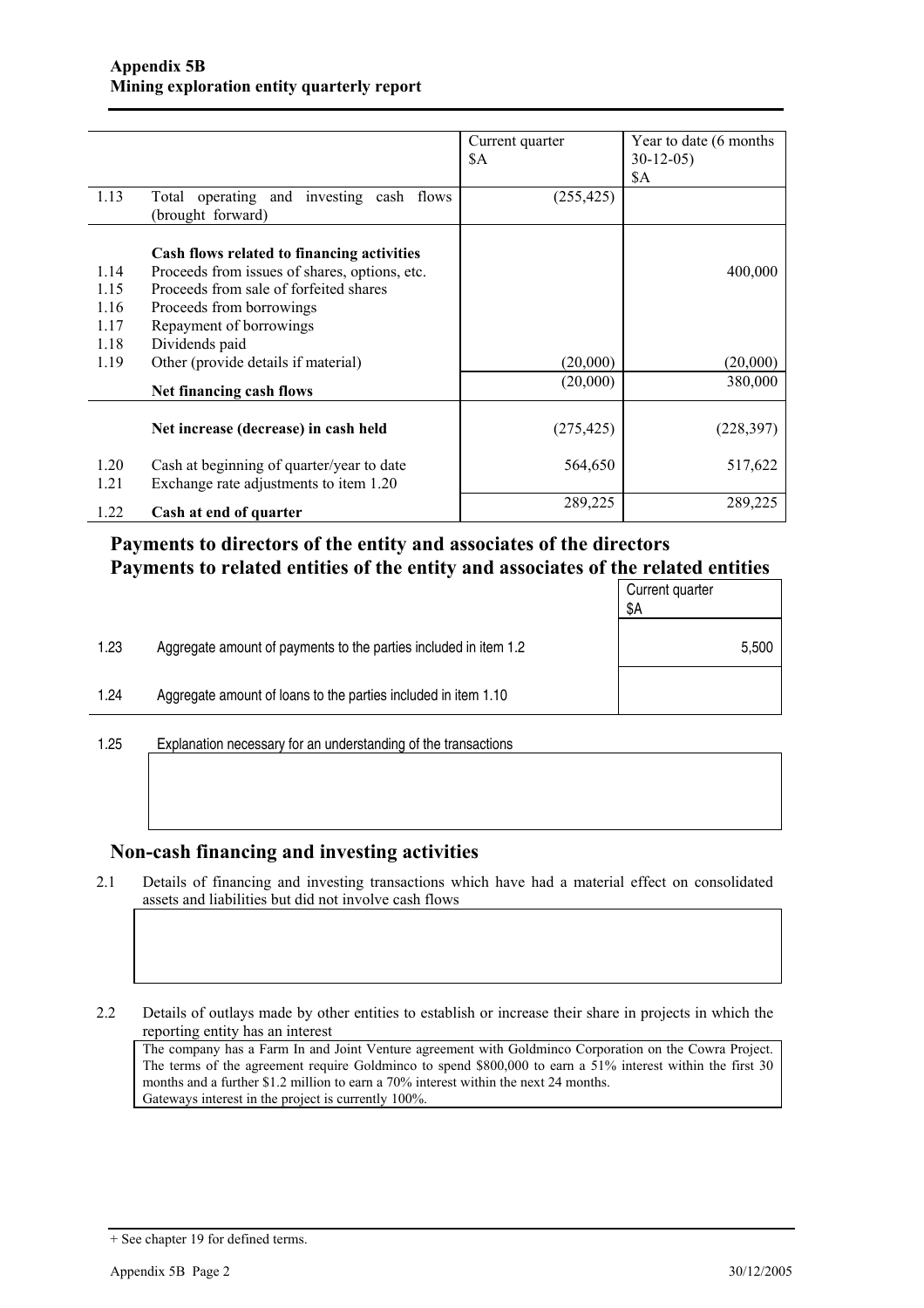#### **Financing facilities available**

*Add notes as necessary for an understanding of the position.* 

|     |                             | Amount available<br>\$A'000 | Amount used<br>\$A'000 |
|-----|-----------------------------|-----------------------------|------------------------|
| 3.1 | Loan facilities             |                             |                        |
| 3.2 | Credit standby arrangements |                             |                        |

#### **Estimated cash outflows for next quarter**

|     | <b>Total</b>               | 200,000 |
|-----|----------------------------|---------|
| 4.2 | Development                |         |
| 4.1 | Exploration and evaluation | 200,000 |
|     |                            | \$A     |

## **Reconciliation of cash**

|     | Reconciliation of cash at the end of the quarter (as<br>shown in the consolidated statement of cash flows) to<br>the related items in the accounts is as follows. | Current quarter<br>\$A | Previous quarter<br>\$A |
|-----|-------------------------------------------------------------------------------------------------------------------------------------------------------------------|------------------------|-------------------------|
| 5.1 | Cash on hand and at bank                                                                                                                                          | 289,225                | 564,650                 |
| 5.2 | Deposits at call                                                                                                                                                  |                        |                         |
| 5.3 | Bank overdraft                                                                                                                                                    |                        |                         |
| 5.4 | Other (provide details)                                                                                                                                           |                        |                         |
|     | Total: cash at end of quarter (item 1.22)                                                                                                                         | 289,225                | 564,650                 |

#### **Changes in interests in mining tenements**

|     |                                                                     | Tenement<br>reference | Nature of interest<br>(note (2)) | Interest at<br>beginning<br>of quarter | Interest at<br>end of<br>quarter |
|-----|---------------------------------------------------------------------|-----------------------|----------------------------------|----------------------------------------|----------------------------------|
| 6.1 | Interests in mining<br>tenements relinquished,<br>reduced or lapsed |                       |                                  |                                        |                                  |
| 6.2 | Interests in mining<br>tenements acquired or<br>increased           |                       |                                  |                                        |                                  |

<sup>+</sup> See chapter 19 for defined terms.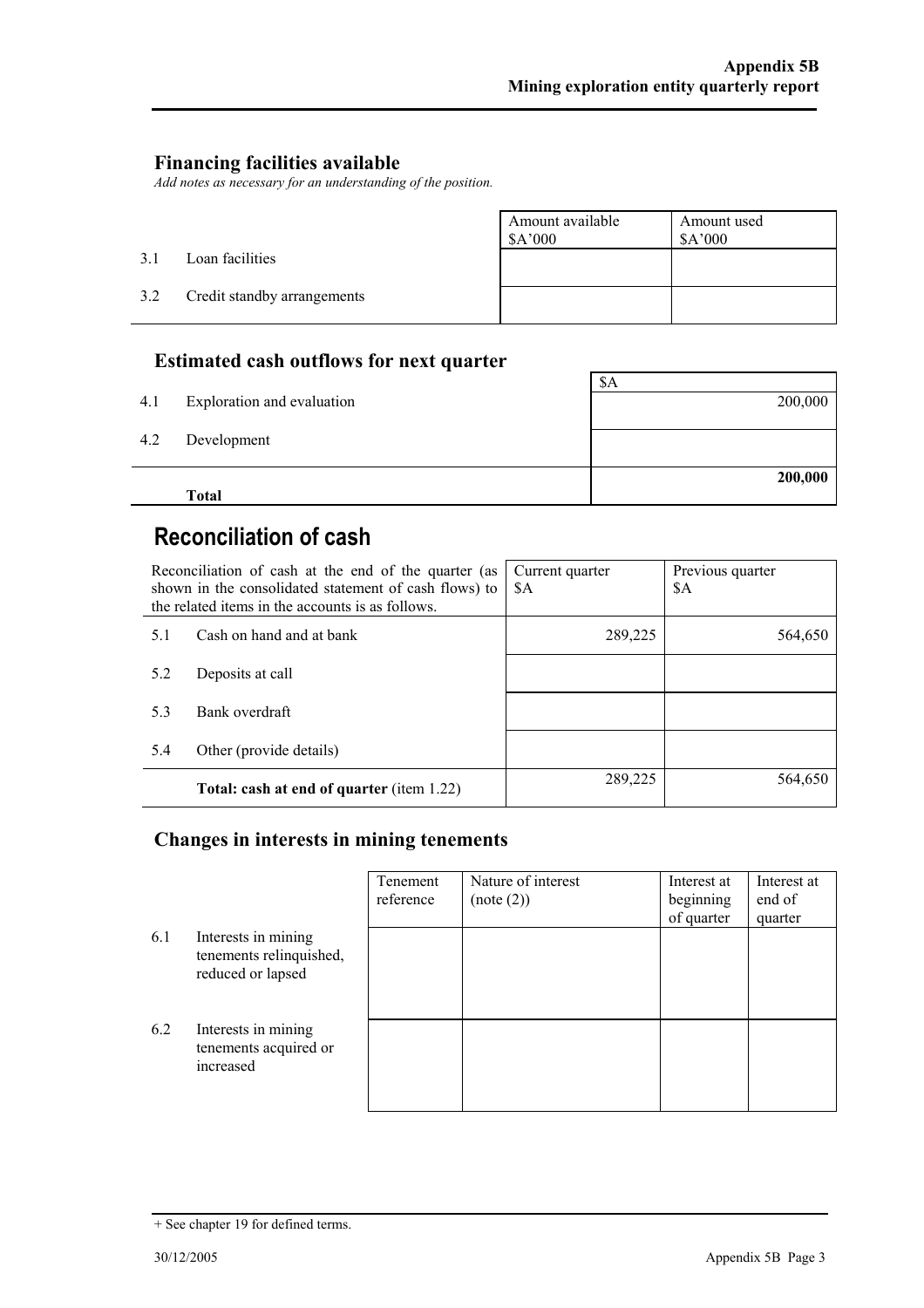#### **Issued and quoted securities at end of current quarter**

*Description includes rate of interest and any redemption or conversion rights together with prices and dates.* 

|      |                                       | Total number | Number quoted | Issue price per    | Amount paid up per    |
|------|---------------------------------------|--------------|---------------|--------------------|-----------------------|
|      |                                       |              |               | security (see note | security (see note 3) |
|      |                                       |              |               | $3)$ (cents)       | (cents)               |
| 7.1  | Preference<br><sup>+</sup> securities |              |               |                    |                       |
|      | (description)                         |              |               |                    |                       |
| 7.2  | Changes during                        |              |               |                    |                       |
|      | quarter                               |              |               |                    |                       |
|      | (a) Increases                         |              |               |                    |                       |
|      | through issues                        |              |               |                    |                       |
|      | (b) Decreases                         |              |               |                    |                       |
|      | through returns                       |              |               |                    |                       |
|      | of capital, buy-                      |              |               |                    |                       |
|      | backs,                                |              |               |                    |                       |
| 7.3  | redemptions<br>+Ordinary              | 92,305,450   | 92,305,450    |                    |                       |
|      | securities                            |              |               |                    |                       |
|      |                                       |              |               |                    |                       |
| 7.4  | Changes during                        |              |               |                    |                       |
|      | quarter                               |              |               |                    |                       |
|      | (a) Increases                         |              |               |                    |                       |
|      | through issues                        |              |               |                    |                       |
|      | (b) Decreases                         |              |               |                    |                       |
|      | through returns<br>of capital, buy-   |              |               |                    |                       |
|      | backs                                 |              |               |                    |                       |
| 7.5  | <sup>+</sup> Convertible              |              |               |                    |                       |
|      | debt securities                       |              |               |                    |                       |
|      | (description)                         |              |               |                    |                       |
| 7.6  | Changes during                        |              |               |                    |                       |
|      | quarter                               |              |               |                    |                       |
|      | (a) Increases                         |              |               |                    |                       |
|      | through issues<br>(b) Decreases       |              |               |                    |                       |
|      | through                               |              |               |                    |                       |
|      | securities                            |              |               |                    |                       |
|      | matured,                              |              |               |                    |                       |
|      | converted                             |              |               |                    |                       |
| 7.7  | <b>Options</b>                        | 9,692,828    | 9,692,828     | Exercise price     | Expiry date           |
|      | (description and                      |              |               |                    |                       |
|      | conversion<br>factor)                 |              |               | 30 cents           | 1 March 2007          |
| 7.8  | Issued during                         |              |               |                    |                       |
|      | quarter                               |              |               |                    |                       |
| 7.9  | <b>Exercised</b> during               |              |               |                    |                       |
|      | quarter                               |              |               |                    |                       |
| 7.10 | <b>Expired during</b>                 |              |               |                    |                       |
|      | quarter                               |              |               |                    |                       |
| 7.11 | <b>Debentures</b>                     |              |               |                    |                       |
|      | (totals only)                         |              |               |                    |                       |
| 7.12 | <b>Unsecured</b>                      |              |               |                    |                       |
|      | notes (totals<br>only)                |              |               |                    |                       |
|      |                                       |              |               |                    |                       |

<sup>+</sup> See chapter 19 for defined terms.